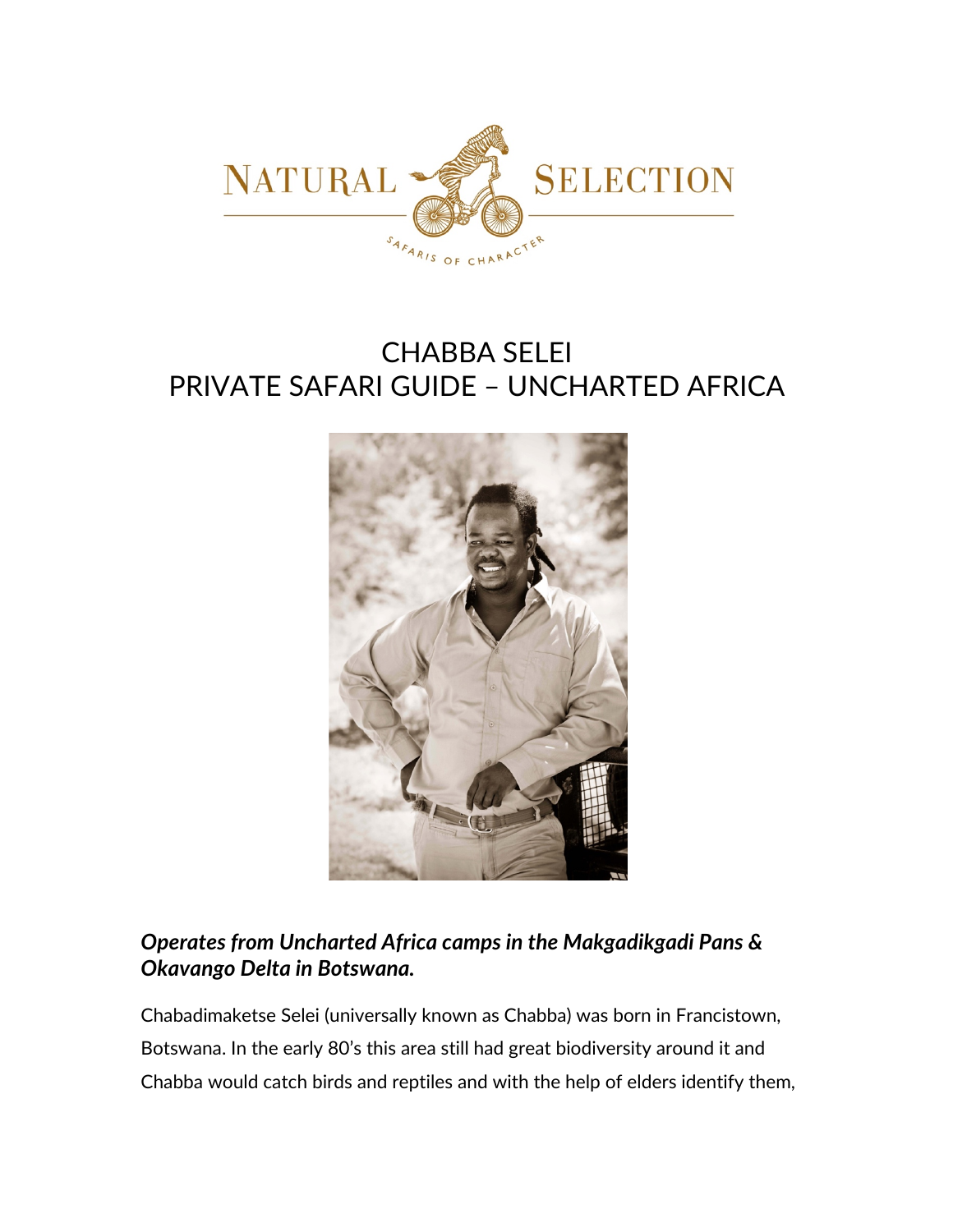performing his first dissection with a broken bottle, not aware that this would lead to a path in science and education. Eventually Chabba undertook national service and taught in a bushman village named Salajwe in the southern Kalahari. From there he began his scientific studies at the University of Botswana, after two years transferring to the University of Oklahoma to complete his degree. Chabba joined Uncharted Africa Safari Company in 2005 as a guide, also undertaking duties such as guide training and maintenance. He is currently based in the Okavango Delta but has a deep love of the Makgadikgadi Pans after many years based at the famous Jack's Camp. Chabba enjoys showing guests how life and environments connect in an interesting and educational way.

### *Years of guiding experience*

Chabba has been guiding since 2005 (17 years) for Uncharted Africa.

#### *Regional knowledge and expertise*

Kalahari Desert, Makgadikgadi Pans, Okavango Delta.

## *Ideal for accompanying*

Adventurous families, multi-generation family travel, couples, solo travelers, small groups, journalists & keen photographers.

#### *Areas of special interest*

Science, tracking, all things Botswana and human evolution, life science especially biology and farming.

## *Qualifications & Expertise*

- Chabba is a scientist and a teacher at heart.
- He is a zoologist by qualification, schooled in Oklahoma state university in the USA.